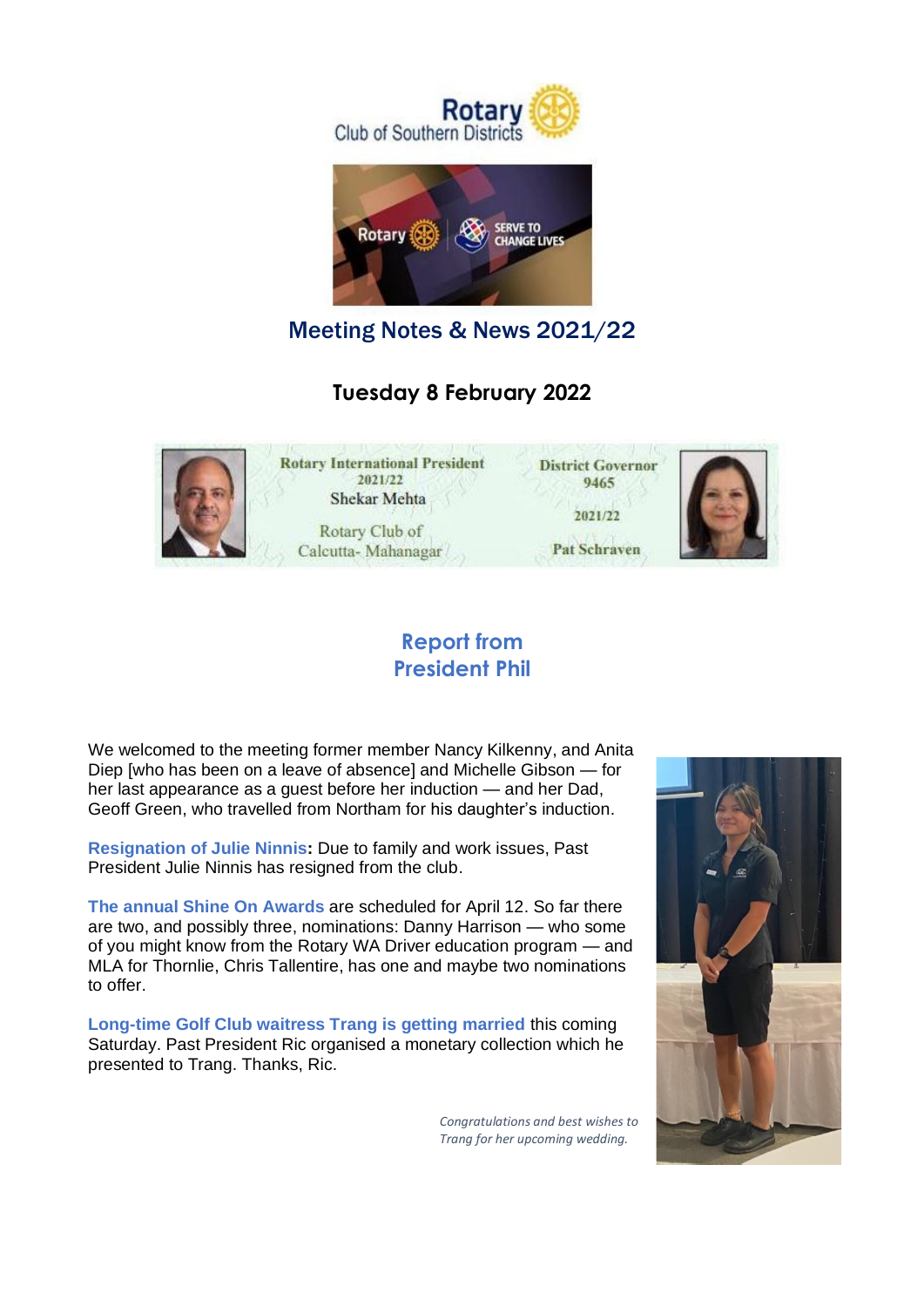### **Induction of Michelle Gibson**



*Welcome to new Member, Michelle Gibson*

Induction Officer John Rechichi invited proposer, Naomi Green, to speak on behalf of Michelle.

John then inducted Michelle into the Club. President Phil presented Michelle with her name badge and Welcome to Rotary folder, a club shirt and club cap and invited Secretary, Michelle Kerr, to present her with her Rotary Pin.

Michelle will join the Youth Committee with Director Murray Thorpe and will join her sister, Naomi, on Team 2 for the Bring & Buy.

#### **New Paul Harris Fellow**

President Phil, on behalf of the members, presented long serving member Carlton [Tommy] D'Souza with a Paul Harris Fellowship. Carlton, who emigrated from Southern India in the late 1980s, joined the Rotary Club of Southern Districts in July 2012. He received a Rotary Business Excellence Award in 2021. Congratulations on your welldeserved recognition for dedicated community service, Carlton!

**Chase the Joker** started with a new pack after a win last week by Susan. With a new jackpot of \$21, believe it or not, Susan got to draw the first card off the new pack — but alas, no joker this time. Only the 10 of spades.

Winner of the **Newsletter Puzzle Prize** from the last issue was President Phil.



*Carlton D'Souza, our new Paul Harris Fellow.*

**Today's Trivia** question scratchie was won by Craig after Michelle Kerr did not know where the yeast in Vegemite comes from [it's a beer by-product].

In **Heads and Tails,** visitor Geoff Green tossed the coins and the winner was Robert da Prato.

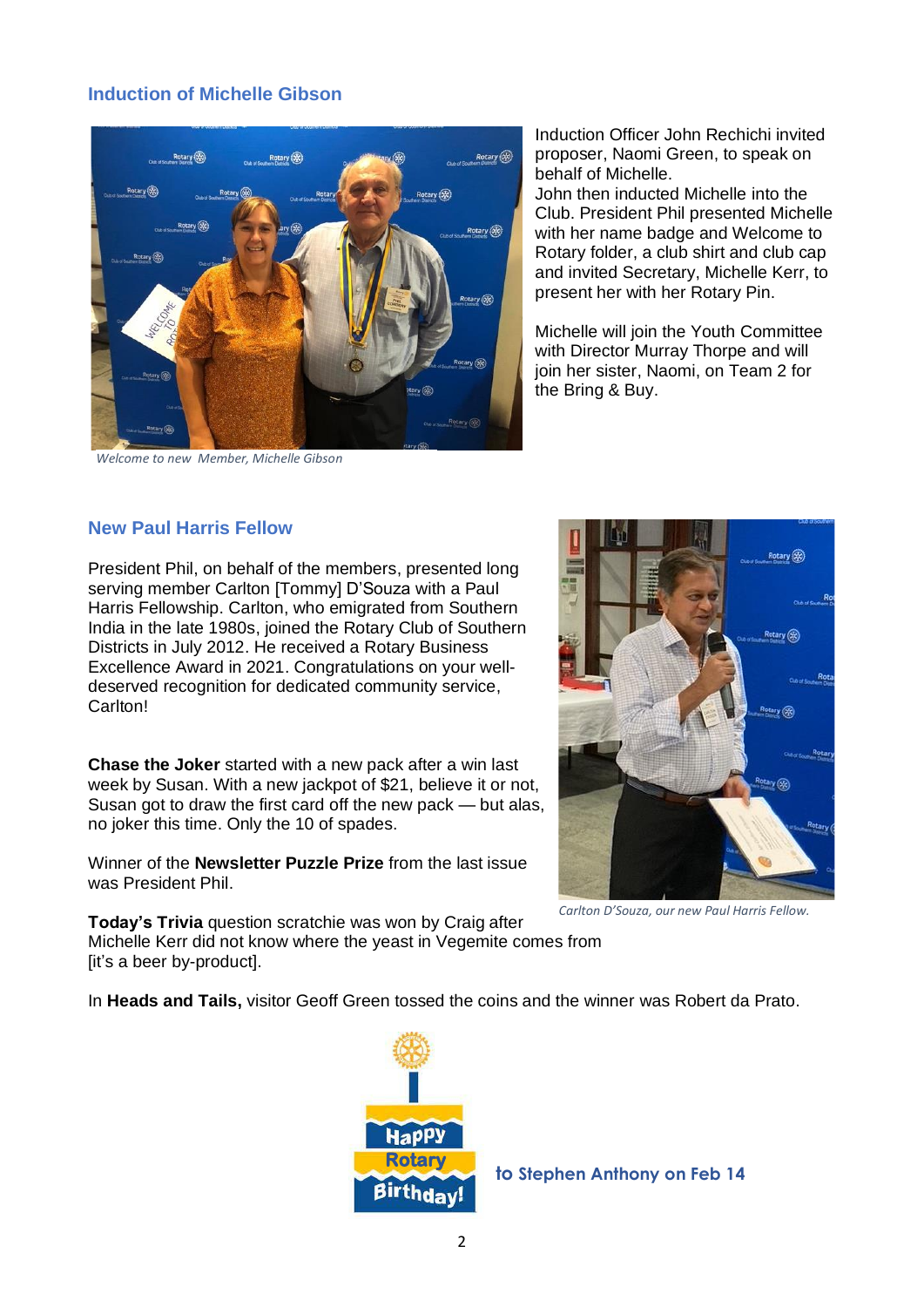### **Club Service from Patrick Bartlett**

# **INFORMATION**

Next week Craig Howlett will speak on the topic of Australian Naval Submarines.

| <b>CLUB NIGHT DUTIES</b><br>Tuesday 15 February 2022 |                                    |                         |  |
|------------------------------------------------------|------------------------------------|-------------------------|--|
| <b>Property</b>                                      | <b>Dom Manno</b>                   | <b>John Stockbridge</b> |  |
| <b>Attendance</b>                                    | Naomi Green                        | <b>Robert Da Prato</b>  |  |
|                                                      | <b>Finesmistress Susan Howlett</b> |                         |  |



# **BRING & BUY DUTIES**

Sunday 13 February 2022

Ted Evans [Leader]

Sandy Cream

Lloyd Dungey

Murray Thorpe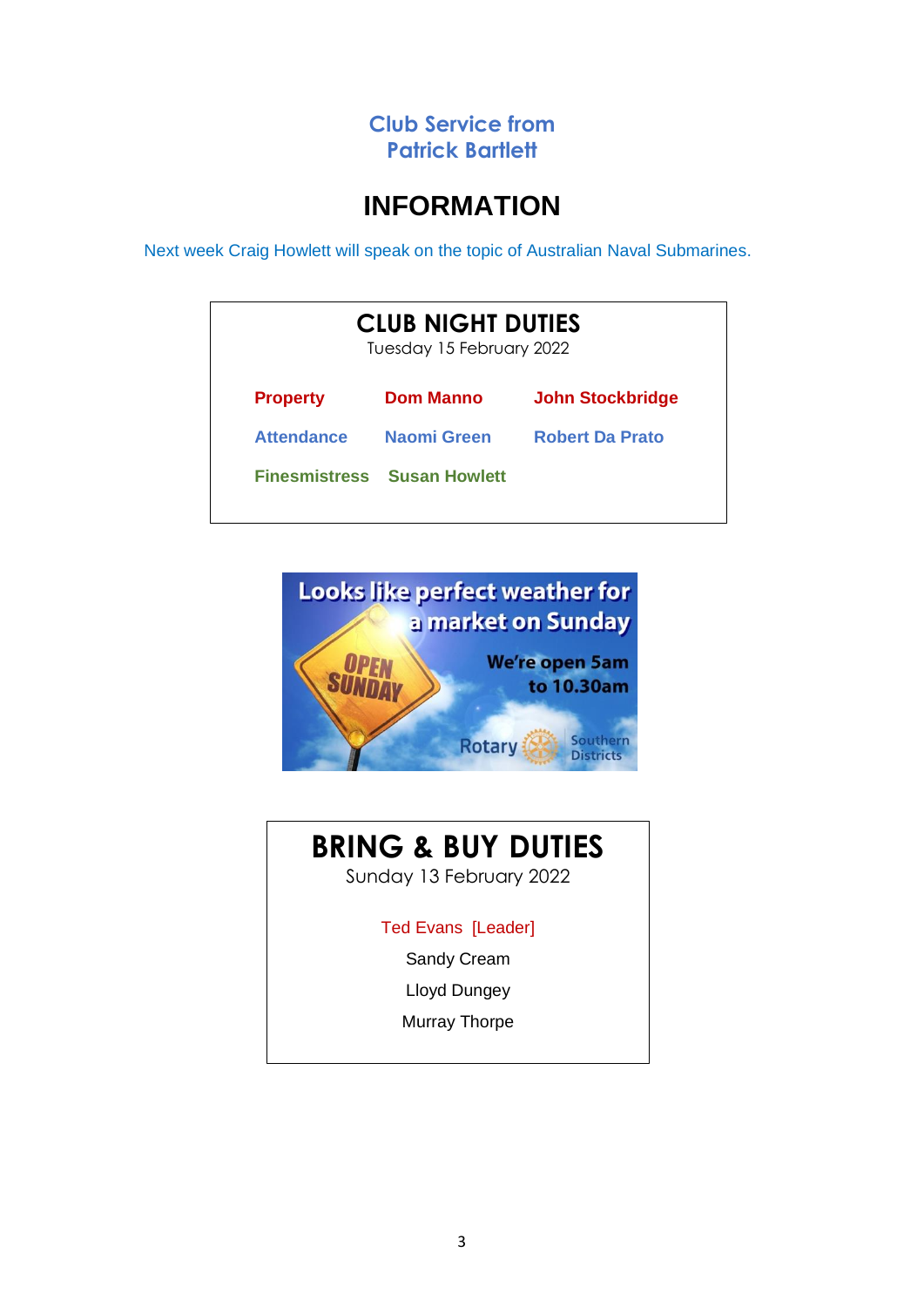## **Upcoming Events**

Tue February 15 Tue February 22 Tue March 1 Tue March 8

| Speaker, Craig Howlett on Australia's Submarines |
|--------------------------------------------------|
| <b>Board Meeting</b>                             |
| Speaker, Bec Nguyễn from Telethon Kids           |
| Ron Sloan Scholarships                           |





# **Mental Maths**

- **i. Take 1000 and add 40 to it. Now add another 1000. Now add 30. Add another 1000. Now add 20. Now add another 1000. Now add 10. What is the total?**  (it's not 5000)
- **ii. Start with fifty. Add nothing. Now add five and sum-up. What do you have?** (it's not 55)

### Answer to Last Week's Puzzle

*You were asked to guess the next letter in this series:*

**G TNLI** 

*The answer is T*

*The series is formed from the first letter of each of the words in the clue: Guess the next letter in this …*

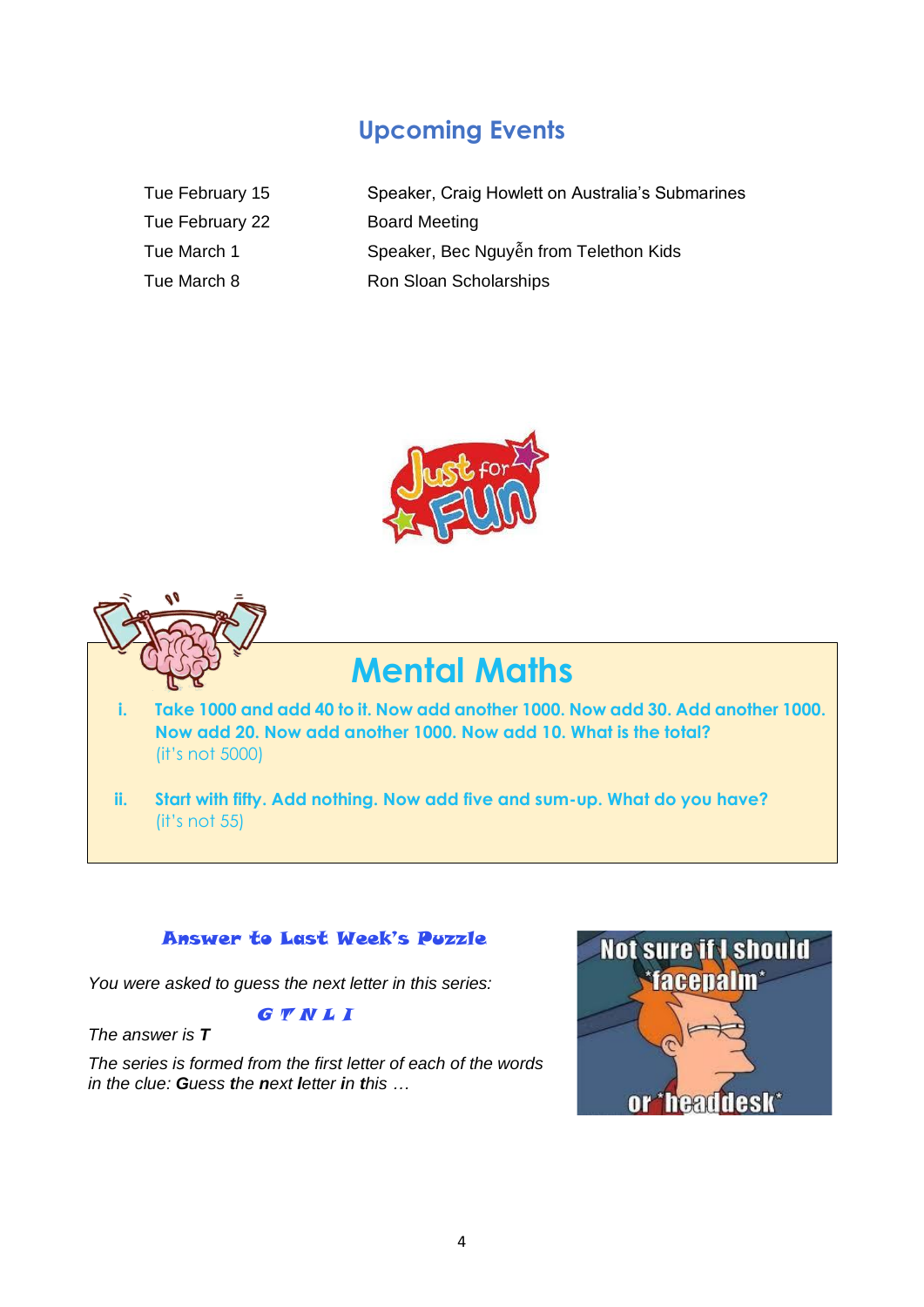



"What can I say for about seven dollars?"









 Bought my girlfriend a fridge for Valentine's Day... A bit of an unconventional present, I know! But you should have seen her face light up when she opened it.